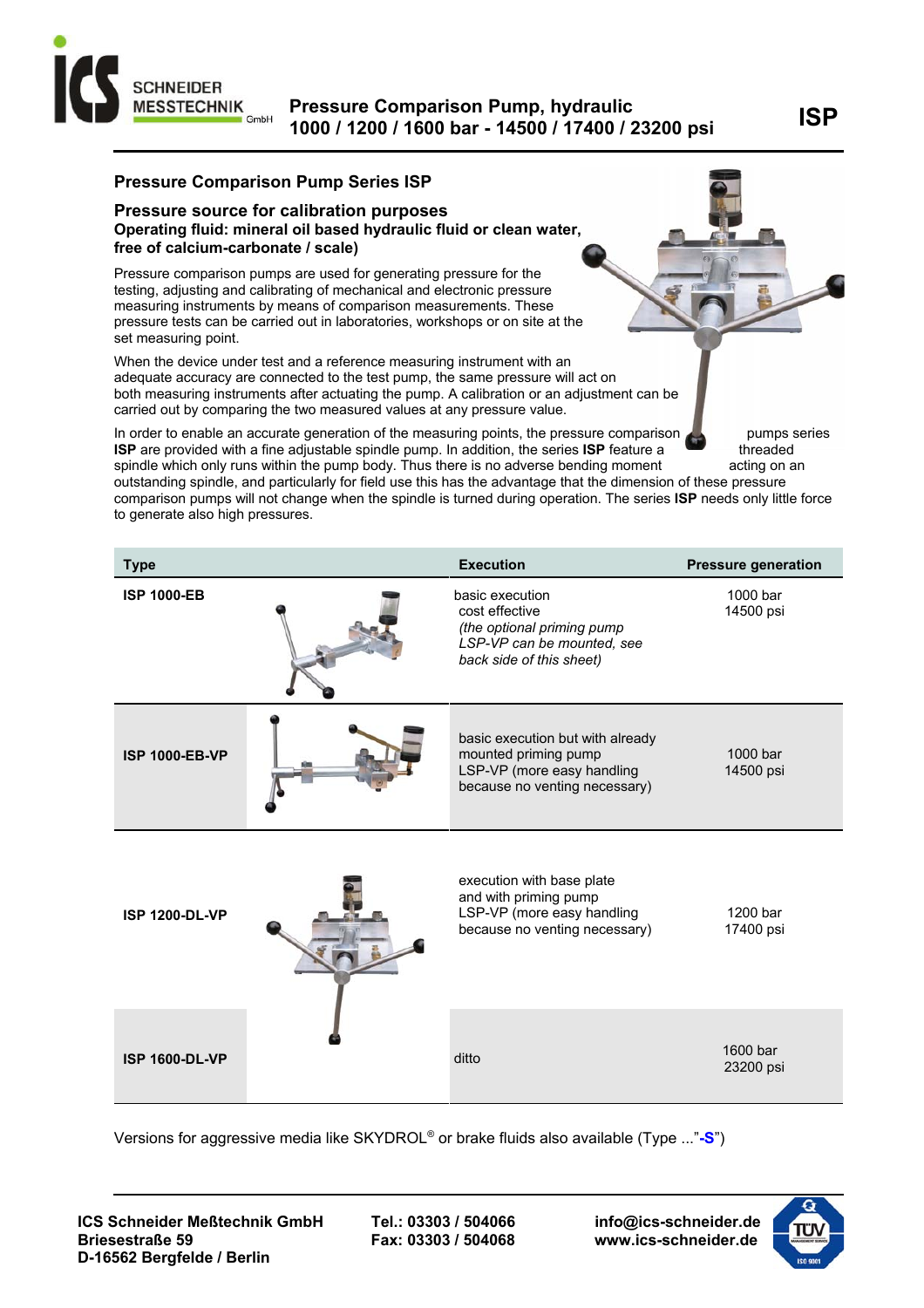

## **Pressure Comparison Pump, hydraulic**<br>1999/1999/1999 has 14509/17499/23399 pai LISP **1000 / 1200 / 1600 bar - 14500 / 17400 / 23200 psi**

| <b>Technical Data</b> |                |                    | <b>ISP-1000-EB</b> | <b>ISP-1000-EB-VP</b>                                                               | <b>ISP-1200-DL-VP</b>      | <b>ISP-1600-DL-VP</b> |
|-----------------------|----------------|--------------------|--------------------|-------------------------------------------------------------------------------------|----------------------------|-----------------------|
|                       |                |                    |                    |                                                                                     |                            |                       |
| Pressure generation   |                | [bar]              |                    | 01000                                                                               | 01200                      | 01600                 |
|                       |                | [psi]              |                    | 014500                                                                              | 017400                     | 023200                |
| <b>Medium</b>         |                |                    |                    | mineral oil based hydraulic fluids or clean water, fre of calcium-carbonate / scale |                            |                       |
| Pressure ports        |                |                    |                    | 2 x 1/2" BSP female rotating, incl. O-ring seal                                     |                            |                       |
| Fluid reservoir       |                | [cm <sup>2</sup> ] |                    | 400                                                                                 |                            |                       |
| Piston diameter       |                | [mm]               |                    | 8                                                                                   |                            |                       |
| Spindle stroke        |                | $\text{[cm}^3$     |                    | appr. 3.9 (per turnaround: appr. 0.1)                                               |                            |                       |
| Needed force          |                | [Nm]               | at                 | 250 bar: $2.0 \cdot at$ 500 bar: $4.0 \cdot at$ 1000 bar: 8.0                       |                            |                       |
| Materials:            |                |                    |                    | stainless steel, aluminium, brass, Viton and NBR                                    |                            |                       |
| <b>Dimensions</b>     | distance of    | [mm]               | 200                | 200                                                                                 | 200                        | 200                   |
|                       | pressure ports |                    |                    |                                                                                     |                            |                       |
|                       | lenght         | [mm]               | 520                | 600                                                                                 | 600                        | 600                   |
|                       | width          | [mm]               | 280                | 280                                                                                 | 300                        | 300                   |
|                       | height         | [mm]               | 220                | 220                                                                                 | 240                        | 240                   |
| Weight                |                | [kg]               | 7.3                | 8.5                                                                                 | 9.9                        | 9.9                   |
| stationary fixing     |                |                    |                    | 2 drillings in front flange (dia. 6.4 mm)                                           | rigid aluminium base plate |                       |

NOT suitable for destilled water or water based hydraulic fluids!

Versions for aggressive media like SKYDROL® or brake fluids also available (Type ..."**-S**")

| <b>Optional Accessories:</b> |                                                                                                                                                                                                         |
|------------------------------|---------------------------------------------------------------------------------------------------------------------------------------------------------------------------------------------------------|
| <b>ISP-VP</b>                | Priming pump to be mounted between<br>back flange and fluid reservoir, incl.<br>mounting parts. Only for type LSP 1000-<br>EB, because the LSP-VP is included in<br>scope of supply of all other types. |
| <b>BLINDSTOPFEN-G12-MS</b>   | Blind plugs for both pressure ports (1/2" BSP)                                                                                                                                                          |
| <b>ISP-ADAPTER-SET</b>       | Set of stainless steel adapters for pressure ports<br>1/4" BSP, M20x1.5, 1/4" NPT, 1/2" NPT, and set of gaskets                                                                                         |
| <b>ISP-DOV</b>               | Spare O-rings for pressure ports (1/2" BSP), bag with 10 pcs.                                                                                                                                           |
| <b>VA-M16X2-G12A</b>         | Minimess® coupling M16x2 male x 1/2" BSP male                                                                                                                                                           |
| <b>MMS-M16X2-1-0</b>         | Minimess <sup>®</sup> hose M16x2, length: 1.0 m                                                                                                                                                         |
| <b>MMS-M16X2-2-0</b>         | Minimess <sup>®</sup> hose M16x2, length: 2.0 m                                                                                                                                                         |
| <b>MMS-M16X2-3-2</b>         | Minimess® hose M16x2, length: 3.2 m                                                                                                                                                                     |
| <b>MMS-M16X2-4-0</b>         | Minimess® hose M16x2, length 4.0 m                                                                                                                                                                      |
| <b>MSV-G12-M16X2</b>         | Minimess® adapter 1/2 BSP female x M16x2 male                                                                                                                                                           |

#### **Recommended pressure reference instruments:**

- 
- 
- 
- 
- 
- 

• Electrn. Process Calibrator **I IPC 3000** Accuracy: ±0.025% of full scale value • Electrn. Pressure Calibrator **I IPC 2000** Accuracy: ±0.025% of f.s.v. / ±0.1% of measured value • Digital Reference Gauge **I I I I** *Accuracy: ±0.05% of full scale value* • Digital Test Pressure Gauge **I I I Accuracy: ±0.1 of full scale value** • Digital Test Pressure Gauge **I**<br>**I** Accuracy: ±0.1 of full scale value **I** Accuracy: ±0.2% of full scale value • Digital Test Pressure Gauge **I**<br> **I** Accuracy: ±0.2% of full scale value **I**<br> **Accuracy: ±0.25 or 0,5% of full scale value**<br>
Accuracy: ±0.25 or 0,5% of full scale Accuracy: ±0.25 or 0,5% of full scale value

**ICS Schneider Meßtechnik GmbH Tel.: 03303 / 504066 info@ics-schneider.de Briesestraße 59 Fax: 03303 / 504068 www.ics-schneider.de D-16562 Bergfelde / Berlin**